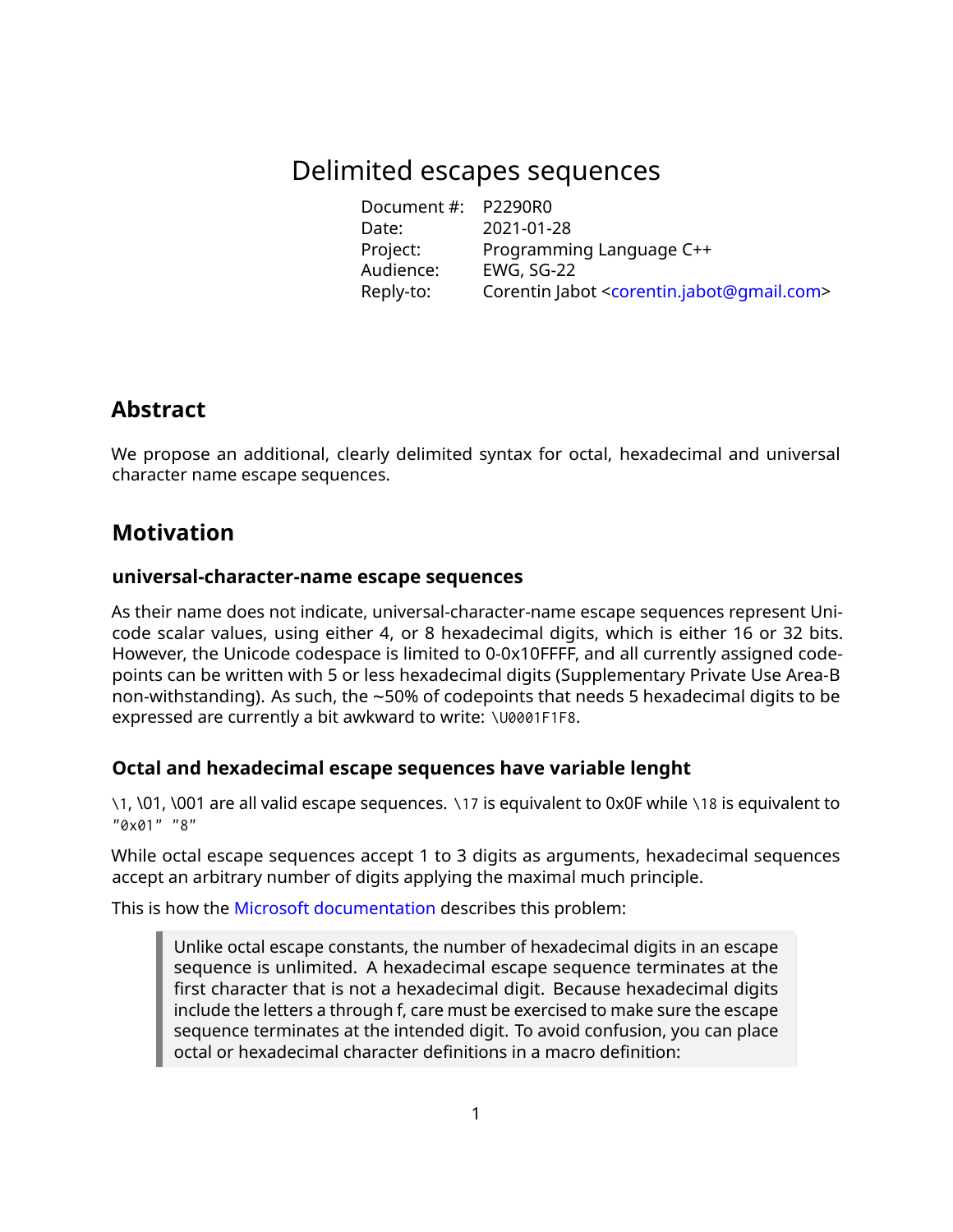

While, as this documentation suggests, there are workarounds, to this problem, neither solution is really appealing, nor do they completely solve the maintenance issue. It might, for example not be clear why a string is split in 2, and that split may be refactored away by zealous tooling or contributors.

## **Proposed solution**

We propose new syntaxes  $\{u\}$ ,  $\{o\}$ ,  $\{x\}$  usable in places where  $\{u\}$ ,  $\{x\}$ ,  $\{x\}$  are. \o{} accepts an arbitrary number of octal digits while \u{} and \x{} accept an arbitrary number of hexadecimal digit.

The values represented by these new syntaxes would of course have the same requirements as existing escape sequences:

\u{nnnn} must represent a valid Unicode scalar value.

\x{nnnn} and \o{nnnn} must represent a value that can be represented in a single code unit of the encoding of string or character literal they are a part of.

Note that "\x{4" "2}" would not be valid as escape sequences are replaced before string concatenation, which we think is the right design.

#### **Is it worth it?**

It is certainly not an important feature. Low cost, mild benefits. However, it should be relatively simple to write refactoring tools to migrate the old syntax to the new one for codebases interested in the added visibility and safety.

#### **Should existing forms be deprecated?**

No (we are not in the business of breakings everyone's code)!

#### **Impact on existing implementations**

No compiler currently accept  $x_{\{or\}u_{\{as\}v}$  as valid syntax. Furthermore, while  $\infty$  is currently reserved for implementations, no tested implementation (GCC, Clang, MSVC, ICC) makes use of it.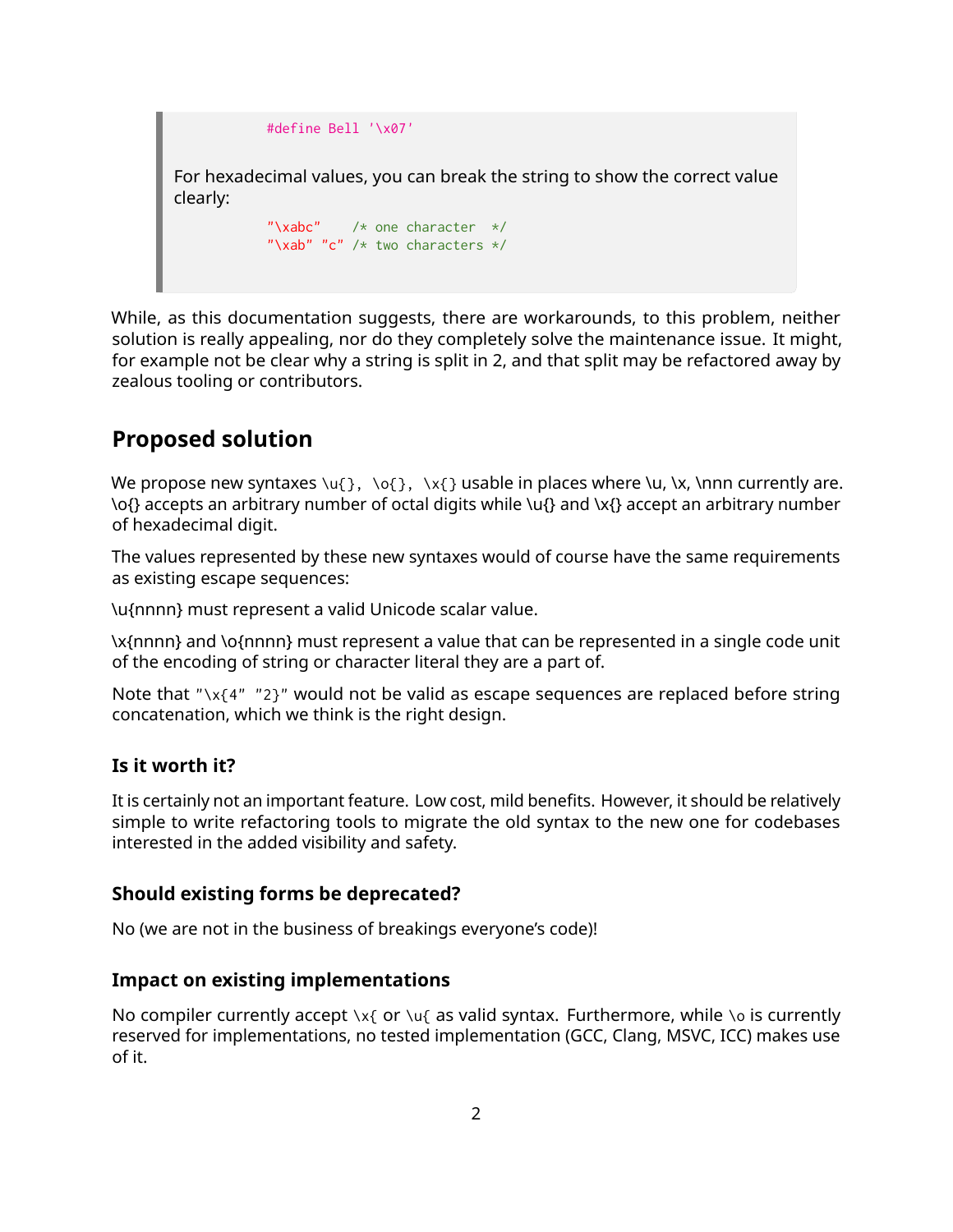### **Impact on C**

This proposal does not impact C, however, the C committee could find that proposal interesting.

#### **Impact on wording**

While this does not constitute motivation, this proposal may simplify slightly CWG/SG-16 efforts to separate string concatenation/escape sequences replacement from conversion to execution encoding.

# **Prior arts and alternative considered**

\u{} is a valid syntax in rust and javascript. The syntax is also similar to that of [P2071R0](https://wg21.link/P2071R0) [\[1\]](#page-3-0)

 $\{x\}$  is a bit more novel - It is present in Perl and some regex syntaxes. However, most languages (python, D, Perl, javascript, rust, PHP) specify hexadecimal sequences to be exactly 2 hexadecimal digits long (\xFF) which sidestep the issues described in this paper.

Most languages surveyed follow in C and C++ footstep for the syntax of octal numbers (no braces, 1-3 digits), so this would novel indeed.

As such, for consistency with other C++ proposal and existing art, we have not considered other syntaxes.

# **Wording**



# **Character sets [lex.charset]**

[...] The *universal-character-name* construct provides a way to name other characters. *hex-quad:*

*hexadecimal-digit hexadecimal-digit hexadecimal-digit hexadecimal-digit*

*universal-character-name:* \u *hex-quad* \U *hex-quad hex-quad* \u{ *hexadecimal-digit...* }

A *universal-character-name* designates the character in ISO/IEC 10646 (if any) whose code point is the hexadecimal number represented by the sequence of *hexadecimaldigit* s in the *universal-character-name*. The program is ill-formed if that number is not a code point or if it is a surrogate code point.

[...]

#### **?Character literals Character literals Character literals**

[...]